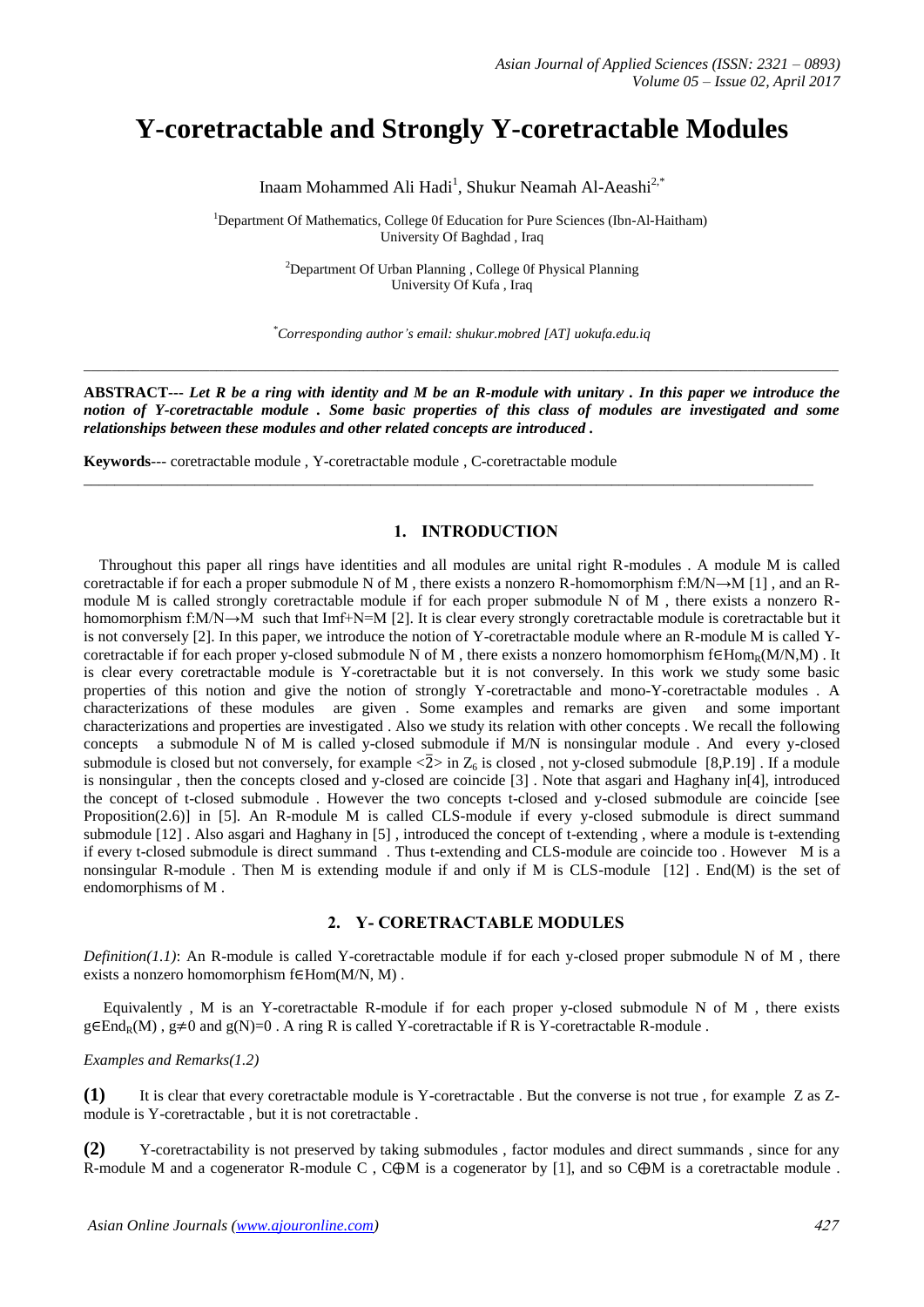Thus  $C \oplus M$  is Y-coretractable, but M need not be Y-coretractable. Where an R-module M is called cogenerator if for every nonzero homomorphism f:M<sub>1</sub>→ M<sub>2</sub> where M<sub>1</sub> and M<sub>2</sub> are R-modules , there exists g:M<sub>2</sub>→M such that g∘f  $\neq$  0.

**(3)** Every C-coretractable R-module is Y-coretractable module . Where an R-module M is called C-coretractable module if for each proper closed submodule N of M, there exists a nonzero homomorphism  $f \in Hom_R(M/N,M)$  [3].

*Proof* : It is clear , since every y-closed submodule is closed .

**(4)** Every semisimple module is Y-coretractable . For example  $Z_2 \oplus Z_2$ ,  $Z_6$ , ... are semisimple module and hence Ycoretractable , but the converse is not true for example the Z-module  $Z_2 \oplus Z_8$  is C-coretractable , and so Y-coretractable . but it is not semisimple .

**(5)** Every CLS-module is an Y-coretractable module .

*Proof* : Since M is CLS-module, so every y-closed submodule is a direct summand and hence it is clear that M is Ycoretractable module .

For example, the Z-module  $M=Q\oplus Z_2$  is CLS-module, hence M is Y-coretractable module.

**(6)** Every singular R-module is Y-coretractable module .

*Proof:* Since every singular module is CLS-module by [8,Remark(2.3.3]. Hence by Examples and Remarks(1.2(5)), then the result is hold

For example  $M = Z_4 \oplus Z_2$  as Z-module is singular, hence it is Y-coretractable.

**(7)** Let  $M \cong M'$  where M is an Y-coretractable R-module . Then M' is Y-coretractable .

*Proof* : Since  $M \cong M'$ , so there exists f: $M \rightarrow M'$  be R-isomorphism . Let W be a proper y-closed submodule of M'. Then  $N=f<sup>1</sup>(W)$  is proper y-closed submodule of M. Since M is Y-coretractable module. So there exists a nonzero Rhomomorphism h:M/N  $\rightarrow$  M such that h(M/N)+N=M . Now, the mapping f∘g∘f<sup>-1</sup> End<sub>R</sub>(M'). Moreover, f∘g∘f<sup>-1</sup>(M')=f∘g(f  $f(M')=f\circ g(M)=f(g(M))$ . But  $g(M)\neq 0$  and f is an isomorphism, so  $f(g(M))\neq 0$ . Thus  $f\circ g\circ f^{-1}(M')\neq 0$ . Also  $f\circ g\circ f^{-1}(W)=0$ .  $f \circ g(f^{-1}(W)) = f \circ g(N) = f(g(N)) = f(0) = 0$ . Thus M' is Y-coretractable.

**(8)** Every extending module M is an Y-coretractable .

*Proof* : Let M be an extending module . Thus M is a C-coretractable by [3] and hence it is Y-coretractable  $\circ$ 

We can prove the following two results .

*Proposition(1.3):* A fully invariant direct summand N of Y-coretractable R-module M is a Y-coretractable module .

*Proof* : Since N is a direct summand of M, so there exists a submodule W of M such that  $N \oplus W = M$ . Let K be a proper closed submodule of N, then  $K \bigoplus W$  is a closed submodule in  $N \bigoplus W = M$  . Since M is a Y-coretractable module, so there exists f $\epsilon$ End<sub>R</sub>(M), f≠0 and f(K  $\oplus$ W) =0. Suppose that g is a restriction map from N into M, g≠0. Also N is fully invariant direct submodule . Then N is stable module [5,Lemma(2.1.6)] . So g(N) $\subseteq N$  . Therefore g $\in$ End<sub>R</sub>(N), g≠0.  $g(K)=f/N(K)=0$ . Thus N is a Y-coretractable

*Corollary(1.4)*: Let N be a direct summand submodule of duo R-module M . If M is a Y-coretractable . Then N is also Y-coretractable .

 Recall that an R-module M is called a *generalized extending* module if for any submodule N of M , there exists a direct summand K of M such that  $N \subseteq K$  and  $K/N$  is singular [6], and An R-module M is called *Y-extending* if for every submodule N of M, there exists a direct summand D of M such that  $N \cap D \leq_{\alpha} N$  and  $N \cap D \leq_{\alpha} D$  [7].

*Proposition(1.5):* Let M be an R-module . If M satisfies any one of the following conditions :

- **(1)** M is a generalized extending module ;
- **(2)** M is an Y-extending module .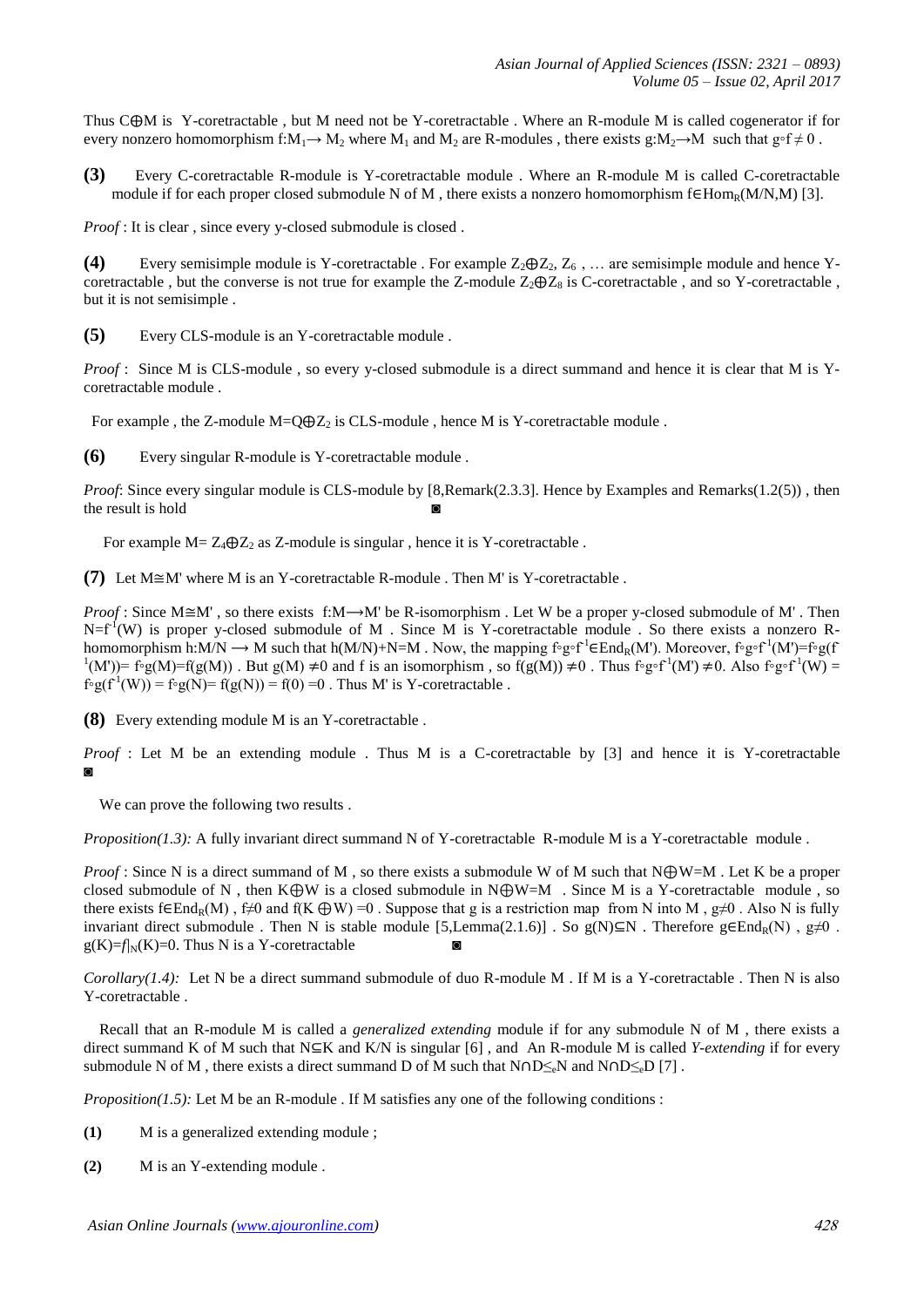Then M is an Y-coretractable module

*Proof* : If condition(1) hold . Since every generalized extending module is CLS-module by [8,Proposition(2.3.13)]) . Thus M is Y- coretractable . If condition(2) hold . Since every Y-extending module is CLS-module by [8, Proposition(2.3.14) , P.44] . Hence M is Y-coretractable , by Examples and Remarks  $(1.2(5))$ ◙

*Proposition(1.6):* Let M be a nonsingular R-module .Then M is Y-coretractable module if and only if M is Ccoretractable module .

*Proof* : It is clear, since the two concepts closed and y-closed submodules are coincide in the class of nonsingular modules ◙

*Proposition(1.7)*: Let M, A and B be R-modules. Consider the short exact  $0 \to A \to B \to M \to 0$ . If f(A) is an essential submodule of B, then M is Y-coretractable module.

*Proof* : Since f(A) is an essential submodule of B. Hence B/f(A) is singular module by [9, page32]. But g is an epimorphism which implies B/kerg  $\cong M$ . But exactness of the sequence kerg=f(A). Hence B/f(A)  $\cong M$ . Therefore M is singular module , and so by Examples and Remarks  $(1.2(6))$  , M is Y-coretractable module ◙

*Corollary(1.8):* Let M be an R-module . Then M/N is Y-coretractable module for each proper essential submodule N of  $M$ 

*Proof* : Suppose that N be a proper essential submodule of M . Consider the short exact  $0 \rightarrow N \rightarrow M \rightarrow M/N \rightarrow 0$  where  $\pi$  is the natural epimorphism from M into M/N. Then by Proposition(1.7), we get M/N is Y-coretractable module.

We get the following immediately by Corollary(1.8)

*Corollary(1.9):* Let M be an R-module. If M is a uniform module . Then M/N is an Y-coretractable module for each submodule N of M .

As a consequence of Corollary $(1.8)$  and Corollary $(1.9)$ , the Z-module  $Q/Z$  is Y-coretractable .

*Proposition(1.10):* Let M be a projective R-module . If  $A \leq^{\oplus} E(M)$  such that A  $\cap M$  is y-closed submodule of M .Then M is an Y-coretractable module .

*Proof* : The hypothesis implies M is a CLS-module by [8,Proposition(2.4.3)]. Hence by Examples and Remarks(1.2(5)), M is an Y-coretractable module

*Proposition(1.11):* Let M be an R-module . If M is Y-coretractable and for any proper submodule N of M, there exists y-closed submodule W of M such that  $N\square W$  . Then M is a coretractable .

*Proof* : Let N be a proper submodule . By hypothesis there exists y-closed submodule W of M such that  $N\subset W$ . But M is Y-coretractable, hence there exists  $f \in End_R(M)$ ,  $f \neq 0$  and  $f(W)=0$  which implies that  $f(N)=0$ . Therefore M is coretractable module

We can get easily the following two results by similar to  $[10, Theorem(1.11)]$  and  $[10, Theorem(1.13)]$ , respectively.

*Theorem(1.12):* Let  $M = \bigoplus_{\alpha \in I} M_{\alpha}$ , where  $M_{\alpha}$  is an R-module for all  $\alpha \in I$  such that every y-closed submodule of M is fully invariant submodule. If  $M_a$  is Y-coretractable module for all  $\alpha \in I$ , then M is a Y-coretractable.

*Theorem(1.13):* Let  $M_1$  and  $M_2$  be R-modules , M=M<sub>1</sub> $\bigoplus M_2$  such that ann(M<sub>1</sub>)+ann(M<sub>2</sub>)=R . If M<sub>1</sub> and M<sub>2</sub> are Ycoretractable module , then M is a Y-coretractable module .

*Proposition(1.14):* Every quasi-Dedekind Y-coretractable R-module is nonsingular.

*Proof* : Let N be a proper y-closed submodule of M. Then M/N is nonsingular. As M is Y-coretractable, there exists  $f \in$ End<sub>R</sub>(M), f≠0 and N  $\subseteq$  kerf. But kerf=0 ( since M is quasi-Dedekind ), so N=0. It follows that M/(0) $\cong$ M, so M is nonsingular module .

# **3. MONO-Y-CORETRACTABLE MODULES**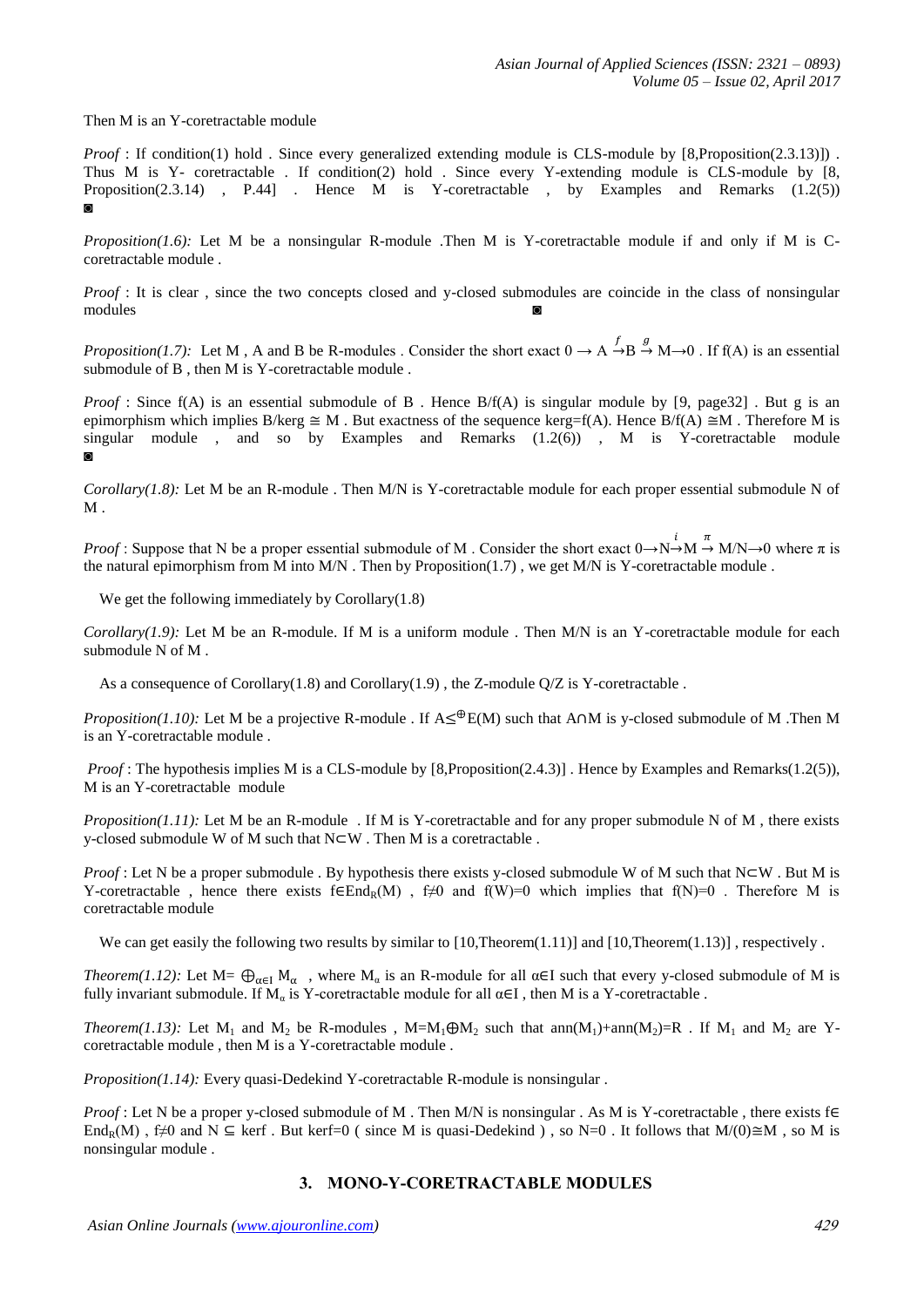Before we introduce this notion we need to show two concepts , an R-module M is called mono-C-coretractable if for each proper closed submodule of M, there exists  $f \in End_R(M)$ ,  $f \neq 0$  and N=kerf [4] and M is called mono-coretractable if for each proper submodule of M, there exists  $f \in End_R(M)$ ,  $f \neq 0$  and N=kerf. Clearly that every mono-coretractable module is mono-C-coretractable but not conversely [4] .

*Definition(2.1):* An R-module M is called *mono-Y-coretractable* if for each proper y-closed submodule N of M , there exists  $f \in End_R(M)$ ,  $f \neq 0$  and N=kerf.

*Examples and Remarks(2.2):* 

- (1) Every mono-coretractable is mono-Y-coretractable but not conversely , for example , Z as Z-module is mono-Y-coretractable , but not mono-coretractable .
- (2) Every mono-C-coretractable module implies mono-Y-coretractable.
- (3) Every semisimple module is mono-Y-coretractable .

*Definition(2.3):* An R-module M is called Y-fully stable if for each y-closed submodule is stable.

It is clear every fully stable is Y-fully stable, but not conversely. For example,  $M=Z_8\oplus Z_2$  as Z-module. The only yclosed submodule is M and M is stable, so M is Y-fuuly stable. But f:N→M, where N= $\langle (2, \bar{1}) \rangle = \{ (\bar{0}, \bar{0})$ ,  $(\bar{2}, \bar{1})$ ,  $(\overline{4}, \overline{0}), (\overline{6}, \overline{1})\}$ , define by  $f(((\overline{x}, \overline{y}))=(\overline{x}, \overline{0})$  for all  $(\overline{x}, \overline{y}) \in N$ . It is clear that  $f(N)\not\subseteq N$ , so M is not fully stable

*Proposition(2.4):* Let M be a strongly Rickart R-module . Then M is mono-Y-coretractable if and only if M is Y-fully stable CLS-module .

*Proof* :  $(\Rightarrow)$  Let N be a proper y-closed submodule of M. Since M is mono-Y-coretractable module, so there exists  $f \in$ End<sub>R</sub>(M), f≠0 and kerf=N. But M is strongly Rickart, so kerf is stable direct summand. Thus M is Y-fully stable and M is CLS-module .

 $(\Leftarrow)$  It is clear.

Now , we can prove the following Propositions by similar proof of [10,Proposition(3.6)] .

*Proposition(2.5):* Let M be a mono-Y-coretractable Y-fully stable R-module . Then every nonzero y-closed submodule of M is also mono-Y-coretractable module .

*Proposition(2.6)*: Let  $M = M_1 \oplus M_2$  where  $M_1$  and  $M_2$  be R-modules such that every y-closed submodule of M is fully invariant . If  $M_1$  and  $M_2$  are mono-Y-coretractable modules , then M is mono-Y-coretractable .

*Proof*: Let K be a proper y-closed submodule of M. Since K is fully invariant by hypothesis,  $K = K_1 \oplus K_2$ , where  $K_1$  is yclosed submodule of  $M_1$  and  $K_2$  is y-closed submodule of  $M_2$ .

Case(1): K<sub>1</sub> is a proper submodule of M<sub>1</sub> and K<sub>2</sub> = M<sub>2</sub>. Since M<sub>1</sub> is mono-Y-coretractable module, so there exists  $f \in End_R(M_1)$  f  $\neq 0$  and kerf= K<sub>1</sub>. Define g:M  $\rightarrow$ M by g((x,y))=(f(x),0) for each (x,y)  $\in M$ . It is clear that g $\in End_R(M)$ ,  $g \neq 0$  and kerg=K.

Case(2): If  $K_1=M_1$  and  $K_2$  is a proper submodule of  $M_2$ , then by a similar proof of case(1), we can get the result.

Case(3): K<sub>1</sub> is a proper submodule of M<sub>1</sub> and K<sub>2</sub> is a proper submodule of M<sub>2</sub>. Since M<sub>1</sub> and M<sub>2</sub> are mono-Ycoretractable module, then there exist  $f \in End_R(M)$ ,  $g \in End_R(M)$  such that  $f \neq 0$  and  $g \neq 0$ . Define  $h \in End_R(M)$  by  $h((x,y))$  $= (f(x),g(y))$  for each  $(x,y) \in M$ . Then  $h \in End_R(M)$ ,  $h \neq 0$  and kerh=K.

Now , we shall present another generalization for the concept strongly cortractable as the following :

# **4. STRONGLY Y- CORETRACTABLE MODULES**

*Definition(3.1)*: An R-module M is called *strongly Y-coretractable* module if for each proper y-closed submodule N of M, there exists a nonzero homomorphism  $f \in Hom_R(M/N,M)$  and Imf +N =M.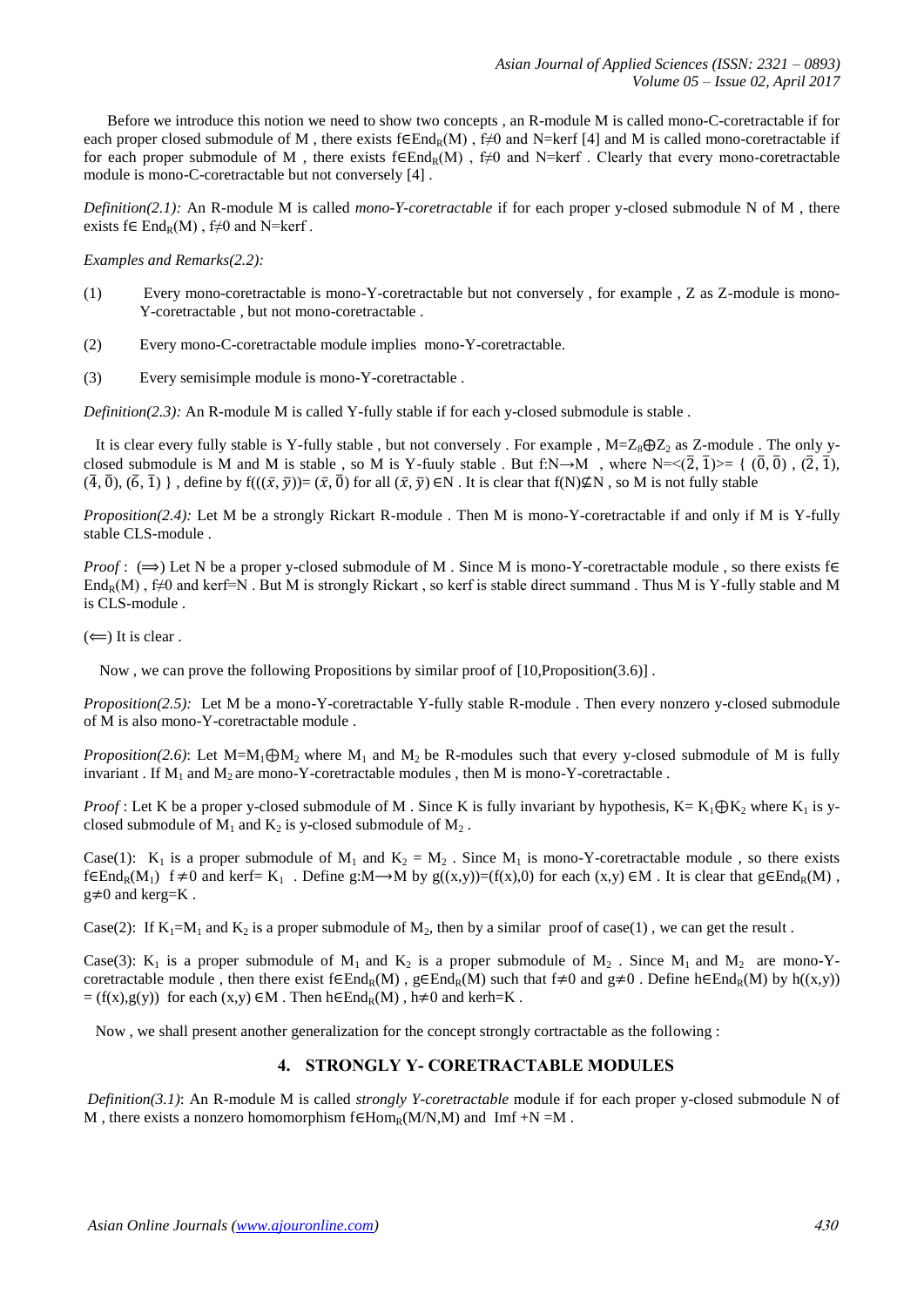Equivalently , M is strongly Y-coretractable R-module if for each proper y-closed submodule N of M , there exists  $g \in End_R(M)$ ,  $g \neq 0$ ,  $g(N)=0$  and Imf+N=M. A ring R is called strongly Y-coretractable if R is strongly Y-coretractable R-module .

*Examples and Remarks(3.2):*

**(1)** Every semisimple module is a strongly Y-coretractable .

**(2)** Every CLS-module is a strongly Y-coretractable . For example ,  $Z_4$  as  $Z_4$ -module has no proper y-closed , so  $Z_4$ is CLS-module and hence strongly Y-coretractable module .

**(3)** Every singular R-module is a strongly Y-coretractable .

**(4)** Every strongly coretractable is a strongly Y-coretractable . But the converse is not true in general . For example consider  $M = Z_{12}$  as Z-module is not strongly coretractable module by part(1), but M is singular module, and hence M is a strongly Y-coretractable by part(3).

**(5)** Every strongly C-coretractable R-module is strongly Y-coretractable.

*Proof* : It is clear since every y-closed submodule is closed.

**(6)** If M be a faithful multiplication module over CLS-ring, then M is a strongly Y-coretractable module .

Proof : By [8, Proposition(2.3.12), P.43] , M is CLS-module . Hence by part (2), M is strongly Y-coretractable .

**(7)** Let M be a nonsingular R-module . Then M is strongly Y-coretractable module if and only if M is strongly Ccoretractable .

*Proof* : It is clear since y-closed and closed submodule are coinside under nonsingular module.

*Proposition(3.3)*: Let  $M \cong M'$  where M is a strongly Y-coretractable R-module . Then M' is strongly Y-coretractable module

*Proof* : Since  $M \cong M'$ , so there exists f: $M \rightarrow M'$  be R-isomorphism . Let W be a proper y-closed submodule of M'. Then  $N=f<sup>1</sup>(W)$  is a proper y-closed submodule of M. Since M is strongly Y-coretractable module. So there exists a nonzero R-homomorphism h:M/N  $\rightarrow$  M such that h(M/N)+N=M . And we get easily that M' is a strongly Y-coretractable Rmodule ◙

*Proposition(3.4)*: Let M be a strongly Y-coretractable R-module and N be a proper Y-closed submodule of M ,then M/N is strongly Y-coretractable module .

*Proof* : Let W/N be a proper y-closed submodule of M/N . Since N is y-closed submodule of M , so W is y-closed submodule of M. But M is strongly Y-coretractable module, hence there exists a nonzero R-homomorphism g:M/W $\rightarrow$ M and  $g(M/W)+W=M$ . But

 $(M/N)/(W/N) \cong M/W$ . Set  $f = \pi^{\circ}g$  where  $\pi$  is the natural epimorphism from M into M/W. Then  $f(\frac{M}{W}) + \frac{W}{N} = \pi(g(\frac{M}{W})) +$ W  $\frac{W}{N} = \frac{g(\frac{M}{W})}{N}$  $\frac{\overline{V}}{N}$  +  $\frac{W}{N}$  $\frac{W}{N} = \frac{g(\frac{M}{W})}{N}$  $\frac{N+N+W}{N} = \frac{M}{N}$  $\frac{N+N}{N} = \frac{M}{N}$  $\frac{m}{N}$ .

we can get M/N is also strongly Y-coretractable module .  $\bullet$ 

*Proposition(3.5):* If M is CLS-module , then M/N is a strongly Y- coretractable module for each N≤M .

*Proof* : Let N be a proper submodule of M . Since M is CLS-module , hence M/N is CLS-module by [8, Proposition(2.3.11) ,P.42] and hence M/N is strongly Y-coretractable module by Examples and Remarks(3.2 (2))  $\Omega$ 

Recall that, let M be an R-module. The second singular submodule  $Z_2(M)$  is a submodule in M containing  $Z(M)$ such that  $Z_2(M)/Z(M)$  is singular submodule of M/ Z(M) [8]. Consider Z-module Q.  $Z_2(Q)=0$ . Consider Z-module  $Z_n$ .  $Z_2(Z_n)=Z_n$ .

*Proposition(3.6):* Let M be an R-module , then  $M/Z_2(M)$  is a strongly Y- coretractable module .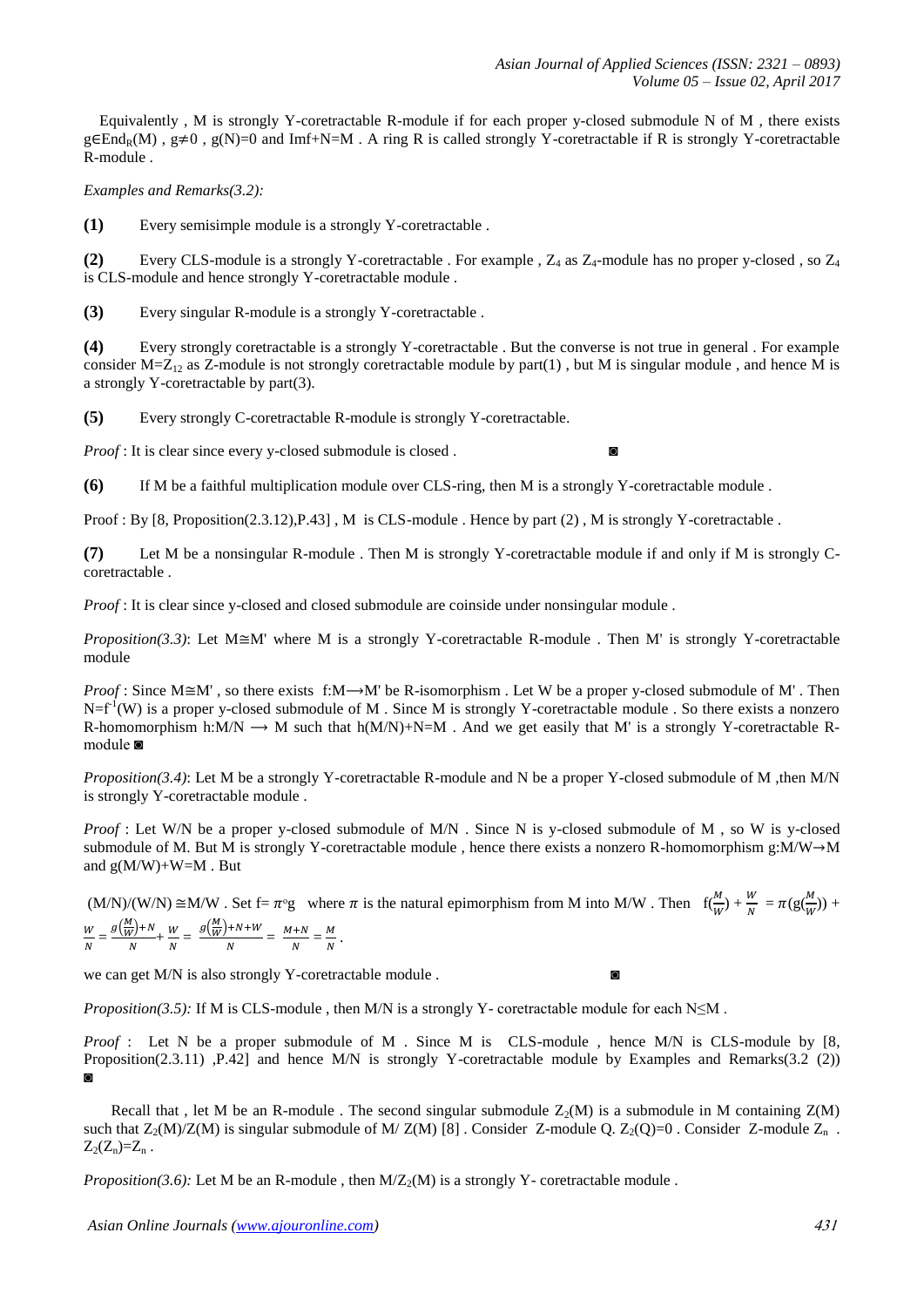*Proof*: Since  $Z_2(M)$  is y-closed submodule of M by [8,Remark(2.2.3), P.32], then  $M/Z_2(M)$  is CLS-module by [8, Proposition(2.3.11), P.42], and hence it is strongly Y-coretractable module by Examples and Remarks(3.2 (2)).

*Proposition(3.7)*: Let M=M<sub>1</sub> $\oplus$ M<sub>2</sub>, where M is duo module (or distributive or annM<sub>1</sub>+annM<sub>2</sub> = R). Then M is strongly Y-coretractable module, if  $M_1$  and  $M_2$  are strongly Y-coretractable module.

*Proof* : Let N be a proper y-closed submodule of M. Since M is duo or distributive, then  $N=(N \cap M_1) \bigoplus (N \cap M_2)$ . Thus  $N=N_1\bigoplus N_2$  for some  $N_1\leq M_1$  and  $N_2\leq M_2$ . Thus each of  $N_1$  and  $N_2$  are y-closed submodules  $M_1$  and  $M_2$  respectively.

**Case(1):**  $K_1$  is a proper submodule of  $M_1$  and  $K_2$  is a proper submodule of  $M_2$ . Since  $M_1$  and  $M_2$  are strongly coretractable module, then there exists f :  $M_1/K_1 \to M_1$  such that Imf+K<sub>1</sub>=M<sub>1</sub>, and there exists g: $M_2/K_2 \to M_2$  such that  $Img+K_2=M_2$ .

Now, define a nonzero R-homomorphism h: $M/K \rightarrow M$ ;

that is h: $(M_1 \oplus M_2)/(K_1 \oplus K_2) \rightarrow M_1 \oplus M_2$  by h $[(m_1,m_2)+K_1 \oplus K_2]=[f(m_1 \oplus K_1), g(m_2 \oplus K_2)]$ . Then h is well-defined . Now , Imh+K=Imh +(K<sub>1</sub> $\oplus$ K<sub>2</sub>)=(Imf $\oplus$ Img)+ (K<sub>1</sub> $\oplus$ K<sub>2</sub>) =(Imf+K<sub>1</sub>) $\oplus$  (Img+K<sub>2</sub>) =M<sub>1</sub> $\oplus$ M<sub>2</sub>=M.

**Case(2):**  $K_1 = M_1$  and  $K_2$  is a nonzero proper submodule of  $M_2$ .

Consider  $(M_1 \oplus M_2)/(K_1 \oplus K_2) = (M_1 \oplus M_2)/(M_1 \oplus K_2) \cong M_2/K_2$ . Since  $M_2$  is strongly coretractable module, so there exists f:M<sub>2</sub>/K<sub>2</sub>  $\rightarrow$ M<sub>2</sub> such that Imf + K<sub>2</sub> = M<sub>2</sub>. Define g : M<sub>2</sub>/K<sub>2</sub>  $\rightarrow$  M<sub>1</sub>  $\bigoplus$ M<sub>2</sub> by  $g = i \circ f$  where *i* is the inclusion mapping from  $M_2$  into  $M_1 \oplus M_2$ . Therefore Img+K= Img+  $(K_1 \oplus K_2) = Img + (M_1 \oplus K_2) = M_1 \oplus (Img + K_2) = M_1 \oplus ((0) \oplus Imf + K_2)$  $M_1 \bigoplus ((0) + (Imf + K_2) = M_1 \bigoplus ((0) + M_2) = M_1 \bigoplus M_2 = M$ .

**Case(3)**: K<sub>1</sub> is a nonzero proper submodule of M<sub>1</sub> and K<sub>2</sub> = M<sub>2</sub>, then by a similar proof case(2), we can get the result

**Case(4):**  $K_1=0$  and  $K_2 = M_2$ .

Consider  $M/K \cong (M_1 \oplus M_2)/(0 \oplus K_2) \cong M_1$ . Let *i* is the inclusion mapping from  $M_1$  into  $M_1 \oplus M_2$ , hence  $i(M_1) + K = (M_1)$  $\oplus$ 0)  $\oplus$ (0 $\oplus$ M<sub>2</sub>)=M

**Case(5):**  $K_1 = M_1$  and  $K_2 = 0$ , then the proof is similar to Case(4).

M is a strongly Y-coretractable module .  $\bullet$ 

Now, we can get the following result directly by Proposition(1.5) and Remark and Example(3.2 (2)) :

*Proposition(3.8):* Let M be an R-module . Then M is strongly Y-coretractable module if M satisfies any one of the following conditions :

- **(1)** M is generalized extending module ;
- **(2)** M is Y-extending module ;

Also, we can get the following result by a similar proof of Proposition $(1.7)$ :

*Proposition(3.9):* Let M,A and B be R-modules with the short exact  $0 \to A \stackrel{f}{\to} B \stackrel{g}{\to} M \to 0$ . If f(A) is an essential submodule of B , then M is strongly Y-coretractable module .

### **5. REFERENCES**

- [1] B. Amini ˛, M. Ershad, and H. Sharif, "CORETRACTABLE MODULES," *J. Aust. Math. Soc*, vol. 86, no. 3, pp. 289–304, 2009.
- [2] I. Mohammed and A. Hadi, "Strongly Coretractable Modules," *Iraqi J. Sci. ( to Appear )*, pp. 1–9.
- [3] I. Mohammed Ali Hadi and S. Neamah Al-aeashi, "C-CORETRACTABLE AND STRONGLY C-CORETRACTABLE MODULES." , International J. of pure and apllied math. (to appear) .
- [4] S. Asgari, & A. Haghany, and A. Haghany, "t-Extending Modules and t-Baer Modules," *Commun. Algebr. ®*, 2011.